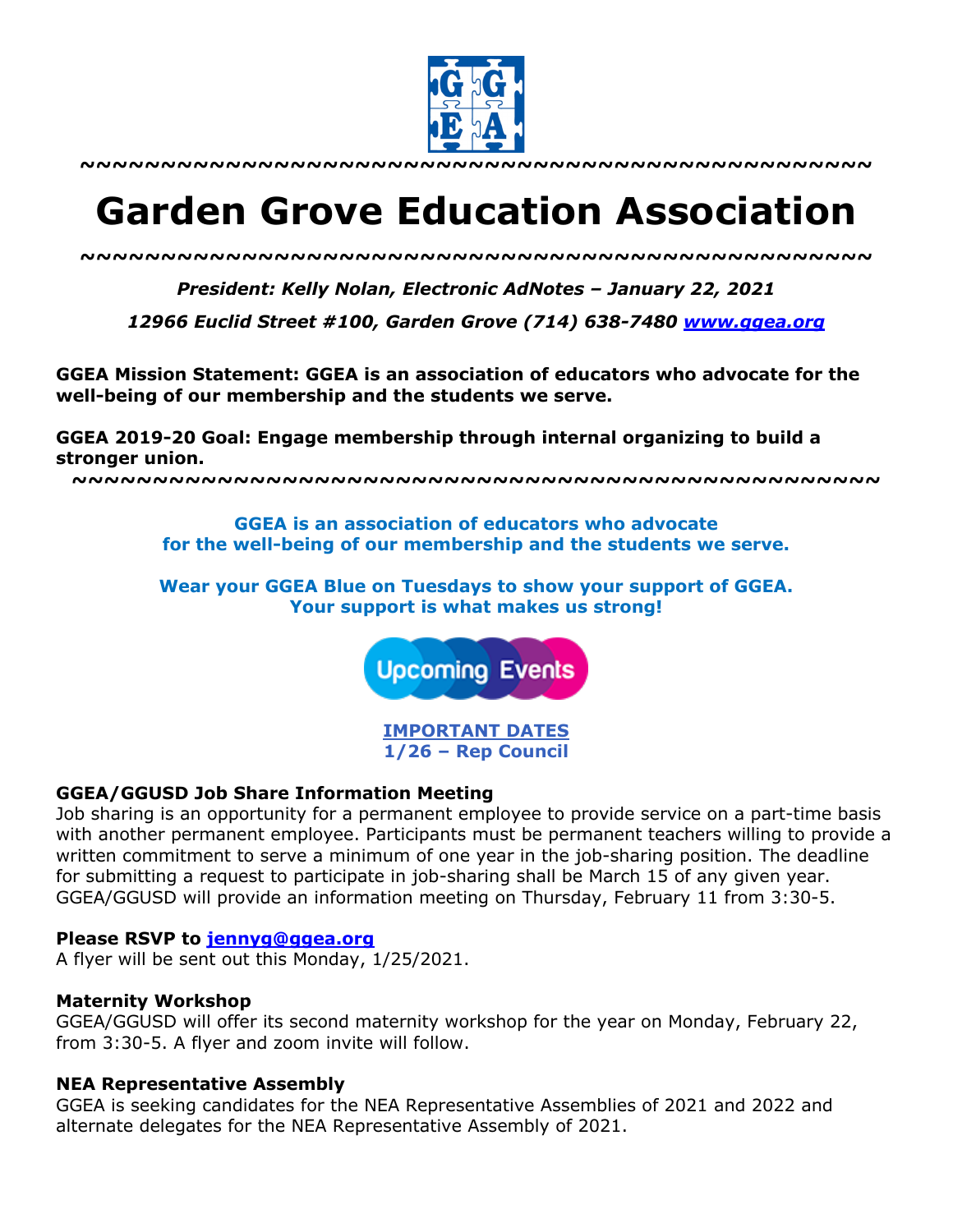The National Education Association Representative Assembly–the RA–is the highest decisionmaking body within the over 3 million-member NEA. With over 8,000 delegates, the RA is also the world's largest democratic deliberative body.

RA delegates debate the vital issues that impact American public education and set Association policy and activities for the year ahead.

# **Please note there are deadlines for submitting your declaration of candidacy form.**

## **Electronic Voting Coming to GGEA**

We found it necessary to look into an alternate means of conducting GGEA elections based upon our last mail ballot election and the amount of incorrect address envelopes that were returned.

The Declared National and Natural Disaster Emergency Procedures, sent by CTA, allows us to temporarily change our bylaws in order to implement electronic voting and would be in accordance with CTA guidelines. A mail ballot would be provided for those unable to electronically vote.

GGEA's Rules & Elections Chair, Willie Burghard, researched CTA approved vendors and recommended Simply Voting to our Board of Directors.

The vendor will provide GGEA with a secure, cost effective, and environmentally friendly solution to our chapter's voting process.

In order to have a successful process, it is imperative that we have your correct email address as well as mailing address.

Have you been receiving GGEA electronic communications such as AdNotes and the Advocate? If no, then we don't have your personal email. Please email **jennyg@ggea.org** or **membership@ggea.org** with your correct personal email.

Did you receive last Spring's mail ballot? If no, please email your correct address to **jennyg@ggea.org** or **membership@ggea.org**

In the near future, more information will be provided on how electronic will be conducted.

# **CTA Virtual Conferences**

# **February 4-7 CTA Good Teaching Conference (GTC) Elementary Home Edition! Grades TK-5**

The CTA Good Teaching Conference continues to support excellent teaching and learning practices for classroom teachers via peer-to-peer instruction. GTC offers a variety of diverse workshops focused on relevant curriculum content areas.

# **February 18-21 CTA New Educator Weekend (NEW)**

This conference is for new CTA members. The conference is for educators in their first three years in the profession. The New Educator Weekend has everything that educators need to be successful in their first years of teaching with sessions and electives concentrating on:

- Online Classroom Management Creating a Productive and Inspiring Learning Environment
- Best Practices for Distance Learning
- Technology Tips and Tricks
- Navigating IEP's and Special Education Areas in the Virtual World